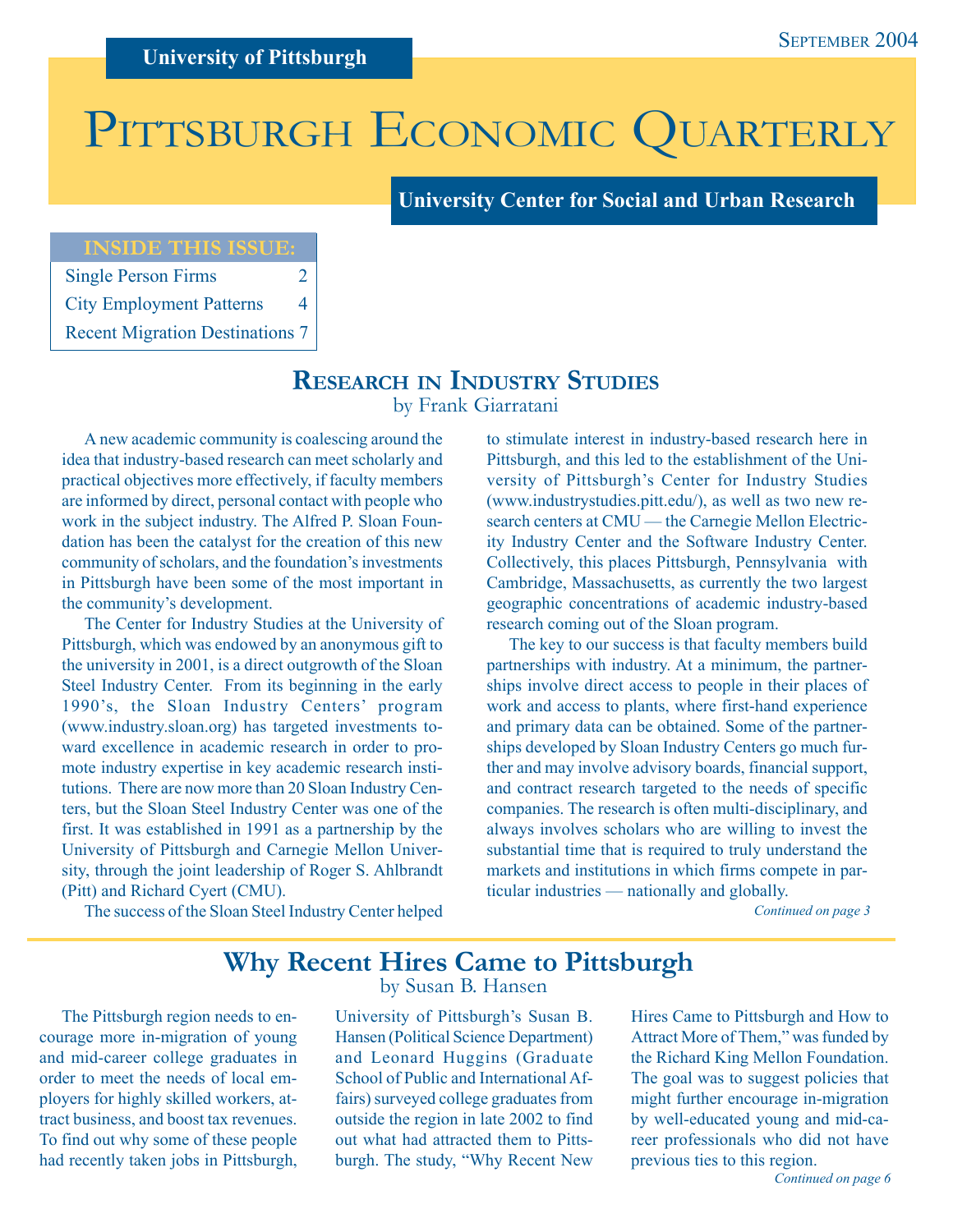## **SINGLE PERSON FIRMS IN THE PITTSBURGH REGION** by Christopher Briem

An often uncounted, but important, sector of the regional economy is made up of one-person, non-employer, business establishments. These microenterprises do not have any paid employees but account for 66% or 116,299 of the 174,000+ business establishments in the Pittsburgh Metropolitan Region. Together these nonemployer businesses accounted for \$4.8 billion of goods and services produced within the region in 2001.

Small business activity often reflects major trends in the overall economy. Nationally, the non-employer educational services sector, which excludes most schools, colleges, and universities, showed the fastest growth in receipts, up 64% from \$2.8 billion to \$4.6 billion between 1997 and 2002. In the Pittsburgh region the overall number of non-employer establishments has been stable in recent years, though specific industries grew. The fastest growth in regional non-employer establishments was in educational services, up 34% between 1997 and 2001 to 2,383 establishments. Finance and insurance saw the largest growth in receipts, up 64% over the same period to \$363 million. On the other hand, the number of regional non-employer establishments in manufacturing, wholesale trade and professional services decreased by more than 10% between these years.

One-person businesses are measured by the non-employer statistics program of the U.S. Census Bureau. These data summarize the number of establishments and receipts of companies with no paid employees. These non-employers are typically self-employed individuals or partnerships operating businesses that they have not chosen to incorporate. To be included in non-employer statistics, businesses must also have annual business receipts of  $$1,000$  or more  $$1+$  in construction industries.) and be subject to federal income taxes. Not all self-employed individuals are counted as nonemployers. Self-employed owners of incorporated businesses typically pay themselves wages or salary, and would not be included in non-employer statistics.

Locally and nationally, one-person businesses are dominated by establishments in real estate, construction, professional, scientific, and technical services, and retail trade industries. In the Pittsburgh region, average annual receipts range from over \$81,000 per year in real estate to \$13,000 in educational service establishments.

Non-employer statistics do not cover all small business activity in the

region. Firms that have even one paid employee are not counted in these statistics. There are over 30,000 establishments in the Pittsburgh region with between 1 to 4 employees and over 2,000 establishments with between 5- 9 employees.

One-person businesses are an important indicator of entrepreneurial activity. Some small businesses will eventually grow into larger firms which will generate increased investment and employment in the region. Even firms that remain smaller than average contribute to the overall business climate and competitiveness of the region through the goods and services they offer to other employers.

What are the unique problems faced by small and one- person firms? One-person firms must deal with many of the same challenges faced by all small businesses. Arranging for health insurance and other benefits normally offered by larger firms is more difficult for the self-employed. A small business may also need greater support from outside suppliers for goods and services that larger firms can produce in-house. Streamlined access to finance and assistance with government regulation compliance are widely sited as programs that promote small business growth.

|                                              | <b>Pittsburgh Region Non-Employer Statistics</b> |           |                       |             |                       |           |
|----------------------------------------------|--------------------------------------------------|-----------|-----------------------|-------------|-----------------------|-----------|
|                                              | 2001                                             |           | 1997                  |             | Growth 1997-2001      |           |
|                                              | Establishment                                    | Receipts  | <b>Establishments</b> | Receipts    | <b>Establishments</b> | Receipts  |
| Construction                                 | 15,228                                           | 697,555   | 15,550                | 643,059     | $-2.1\%$              | $+8.5%$   |
| Manufacturing                                | 1,795                                            | 77,067    | 2,016                 | 74,106      | $-11.0\%$             | $+4.0\%$  |
| Wholesale trade                              | 2,984                                            | 231,091   | 3,361                 | 239,585     | $-11.2\%$             | $-3.5\%$  |
| Retail trade                                 | 13,330                                           | 521,435   | 14,221                | 533,755     | $-6.3\%$              | $-2.3\%$  |
| Transportation, warehousing                  | 4,247                                            | 235,946   | 4,348                 | 218,241     | $-2.3%$               | $+8.1\%$  |
| Information                                  | 1,614                                            | 39,870    | 1,233                 | 38,221      | $+30.9\%$             | $+4.3%$   |
| Finance, insurance                           | 5,663                                            | 363,042   | 5,271                 | 219,078     | $+7.4%$               | $+65.7\%$ |
| Real estate, rental, leasing                 | 11,402                                           | 919,825   | 9,784                 | 650,896     | $+16.5%$              | $+41.3%$  |
| Professional, scientific, technical services | 18,420                                           | 637,923   | 20,755                | 597,817     | $-11.3\%$             | $+6.7\%$  |
| Administrative, support                      | 6,536                                            | 133,433   | 5,748                 | 108.742     | $+13.7%$              | $+22.7%$  |
| <b>Educational services</b>                  | 2,383                                            | 30,318    | 1,817                 | 22.493      | $+31.2%$              | $+34.8%$  |
| Health care, social assistance               | 8,108                                            | 244,219   | 7,336                 | 246,518     | $+10.5%$              | $-0.9\%$  |
| Arts, entertainment, recreation              | 5,636                                            | 100,917   | 5,018                 | 86,178      | $+12.3%$              | $+17.1%$  |
| Accommodation, food services                 | 1,626                                            | 109,995   | 1,549                 | 78,809      | $+5.0\%$              | $+39.6%$  |
| Other services                               | 15,802                                           | 391,452   | 13,537                | 319,110     | $+16.7\%$             | $+22.7%$  |
| <b>All Sectors</b>                           | 116,299                                          | 4,828,224 | 113,272               | 4, 161, 183 | $+2.7%$               | $+16.0\%$ |

*Source: State of the Cities Data System (SOCDS), Department of Housing and Urban Development*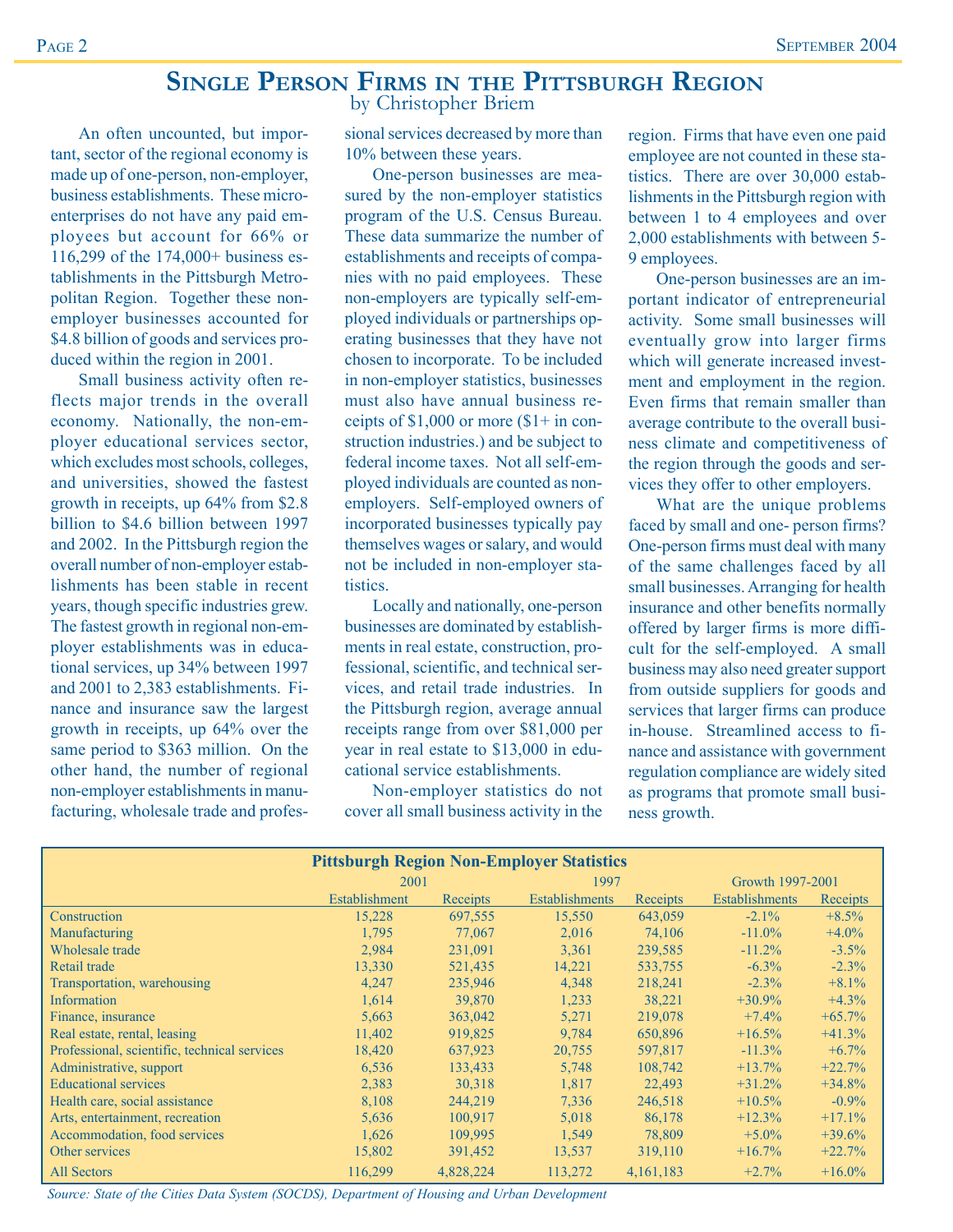# **RESEARCH IN INDUSTRY STUDIES** (cont'd)

#### *Continued from page 1*

This approach works because it takes advantage of the natural inclination that faculty members have toward problem-solving. Scholars are driven in their research when they are confronted by interesting puzzles. The trick is to point them toward interesting puzzles that address truly important problems. By visiting plants and building partnerships with industry, scholars are more likely to get their facts straight and more likely to be confronted with problems that matter. In fact, the historical basis for this approach to research and its success can be traced back, at least, to British economist Alfred Marshall (1842- 1924), one of the most important economic theorists of all time. Marshall visited manufacturing plants over a 50 year career precisely so that he could get his facts straight and be pointed to problems that affected the well being of society.

A brief description of projects at the Center for Industry Studies will help to explain how this work is accomplished.

#### *The Steel Plant Database*, *Frank Giarratani, Gene Gruver, and Carey Treado*, Principal Investigators

The database compiled at the Center for Industry Studies to support research on the steel industry is extensive, and it includes records related to all plants in the United States with raw steel-making capacity from 1978 onward. We track steel-making and casting capacities by drawing data from industry sources, and the data can be analyzed using relational database software. When questions about basic data arise, we turn for help to industry partners and consult with technology experts. The database is now a powerful tool for economic and geographic analysis related to steel markets in the United States, and public access to the data for Pennsylvania plants is available free-of-charge via the internet (www.industrystudies.pitt.edu/ database.htm).

#### *The U.S. Regional Ferrous Scrap Model*, *Gene Gruver and Frank Giarratani*, Principal Investigators

Ferrous scrap markets are an important factor determining the competitiveness of American steel producers. In order to better understand how events, like changes in regional steelmaking capacity, can link to the price of ferrous scrap, we developed a computer-based model that solves for the structure of ferrous scrap prices, given the observed distribution of supply and demand across the continental United States. Place-specific prices are generated for 1,212 supply and 240 demand regions, and the model also describes detailed flows of ferrous scrap across regional boundaries. Maps of the solution clearly delineate price gradients that are highly characteristic of known geographic pricing patterns.

#### *Industry Clusters Related to Steel Minimills*, *Frank Giarratani, Gene Gruver, and Randall Jackson*, Principal Investigators.

The advent of slab casting in electric arc furnace (EAF) steel mills resulted in a new wave of minimill construction during the 1990s. In less than 10 years, 11 plants were constructed in the United States based on this new technology. Some were built in established steel industry agglomerations, but others were built in regions that had little or no prior steel-making activity — known as greenfield locations. Our research compares key characteristics of the inter-industry relationships that developed around steel plants in greenfield locations with those of new slab manufacturers who located in established industry agglomerations. In this way, we bring new evidence to bear on: (1) the strategies adopted by EAF steel plants for market entry; (2) the beneficial economic effects of colocation by steel makers and related facilities; and (3) the process of agglomeration in greenfield locations. Our goal is to identify the most important aspects of agglomeration economies for firm competitiveness in the steel industry, especially as they relate to product and process innovations.

In each of these projects, scholars rely on contacts with partners in industry to help bring about research results. We use this approach when we lay the groundwork for new projects. In April 2004, for example, the Center for Industry Studies and the Katz Graduate School of Business organized a workshop on Globalization in the Steel Industry. The goal of the workshop was to help establish a research agenda that would engage scholars from around the world. With financial support from the University Center for International Studies and the International Business Center, academic steel experts from Asia, Europe, and North America came to Pittsburgh, where they learned from leading American and European steel executives how the industry views the problems and promise associated with this important phenomenon.

The goal of research in the Center for Industry Studies is excellence in scholarship and public service. Education also is an important part of our mission. Because our scholarship is grounded in real world problems, the partnerships that we develop with industry lead to research that also can be effective in practical ways. In particular, our ongoing project related to steel industry clusters may be especially relevant to steel industry specialists in Pittsburgh and to those interested in this region's economic development. We will look forward to reporting our findings from this study in a later issue of the *Pittsburgh Economic Quarterly.*

For more information contact: Frank Giarratani, PhD Director, Center for Industry Studies Dept of Economics, 4926 WWPH University of Pittsburgh Pittsburgh, PA 15260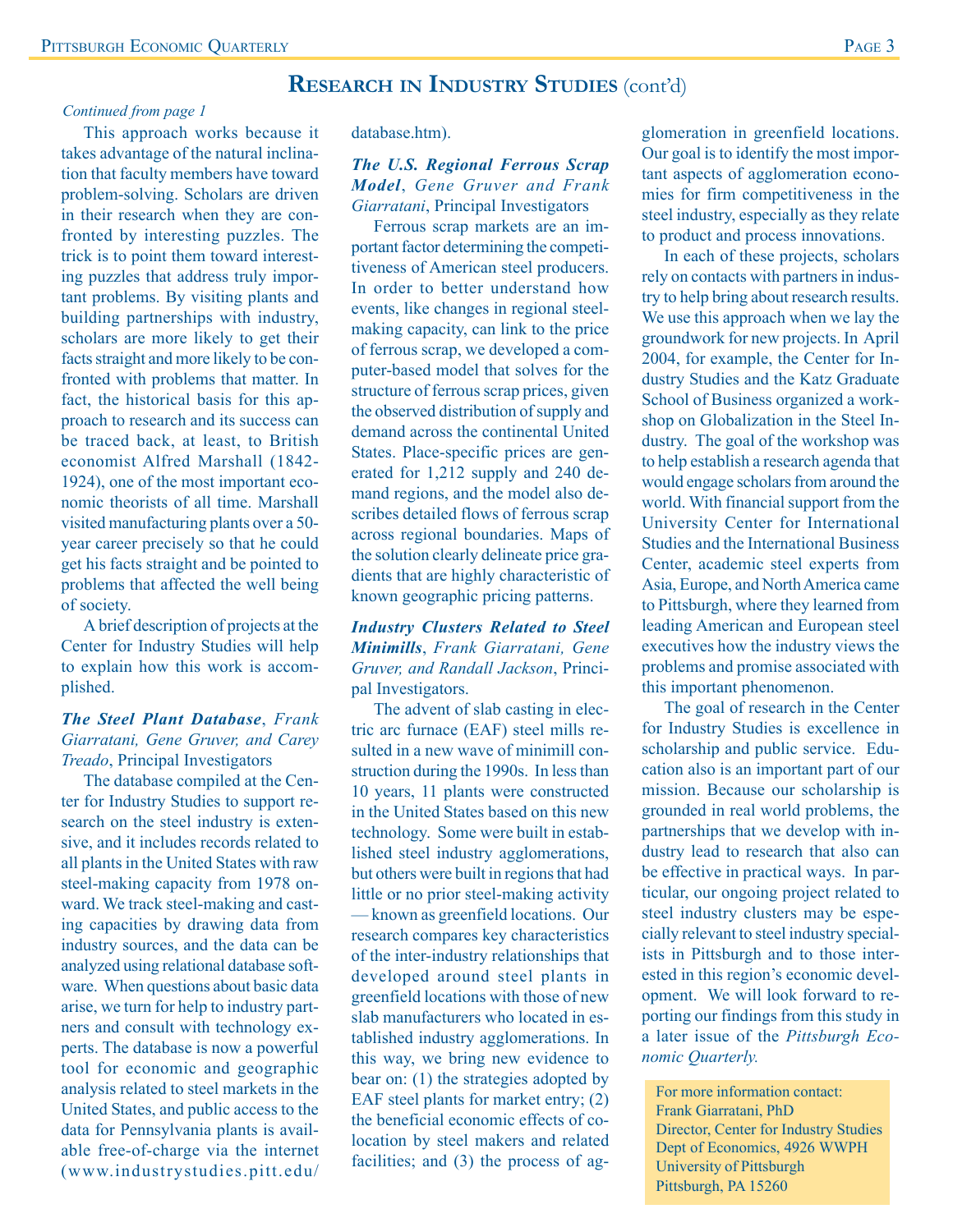# **CITY OF PITTSBURGH EMPLOYMENT PATTERNS**

by Christopher Briem

In recent decades, population growth in suburban areas has greatly outpaced that in central cities. Business activity has also shifted to the suburbs. In many metropolitan areas, the downtown central business district (CBD) has long since ceased to be the economic hub of the region. The national trend is reflective of, but not identical to, changes within the Pittsburgh region.

There are distinct differences between the current patterns of economic activity here compared to typical regions. In particular, the City of Pittsburgh has retained a large proportion of regional employment. Population has declined, but increasing levels of commuting into the city have translated into a continued retention of jobs within the city. At the same time, the types of jobs located in the city have changed significantly compared to the jobs that have emerged in the surrounding region.

To compare job growth in the City of Pittsburgh and its suburbs, we can measure the location of economic activity by analyzing the location of jobs by establishment rather than the resi-

dence of the worker. Many employment measures use Census data, which count jobs by worker residence. Using data developed by the U.S. Department of Housing and Urban Development, a special extract of County Business Patterns data provides a breakdown of employment based on the location of individual firm establishments. This source also allows us to examine differences in average annual pay between city and suburban jobs. The "suburbs" are defined as the metropolitan area total less the equivalent data for the City of Pittsburgh.

Jobs located in the City of Pittsburgh increased from 299,691 in 1992 to 319,946 in 2001, an increase of 6.8%. Over the same period, jobs in the suburbs increased by 12.1% to 718,695.

As is typical with many metropolitan areas, the jobs located in the central city pay more than typical jobs elsewhere in the region. In 2001, jobs located in the City of Pittsburgh paid an average of \$39,794 annually compared to \$30,284 for jobs elsewhere in the Pittsburgh region. Annual pay for jobs in the City of Pittsburgh rose faster than suburban jobs. The average job in the City paid 31.4% more than the typical suburban job in 2001, an increase from a 20.6% disparity in 1991.

The pattern of employment is significantly different between the City and suburbs. Service industry jobs make up over one-half of all jobs located in the City of Pittsburgh, compared to just over one-third in the suburbs. The City also has a much larger proportion of jobs in the financial services industries compared to the suburbs, 13% vs. 4%, respectively. Likewise, suburban employment has a greater percentage of jobs in manufacturing, construction, retail and wholesale trade industries.

The Pittsburgh region has historically had an economic and population base spread out along the rivers. The concentration of population in associated mill towns left the City with a relatively smaller proportion of regional population than was typical in many large cities. With City boundaries mostly unchanged in a century, coupled with residential suburbanization trends, the City accounted for only 14% of regional population in



*Source: State of the Cities Data System (SOCDS), Department of Housing and Urban Development*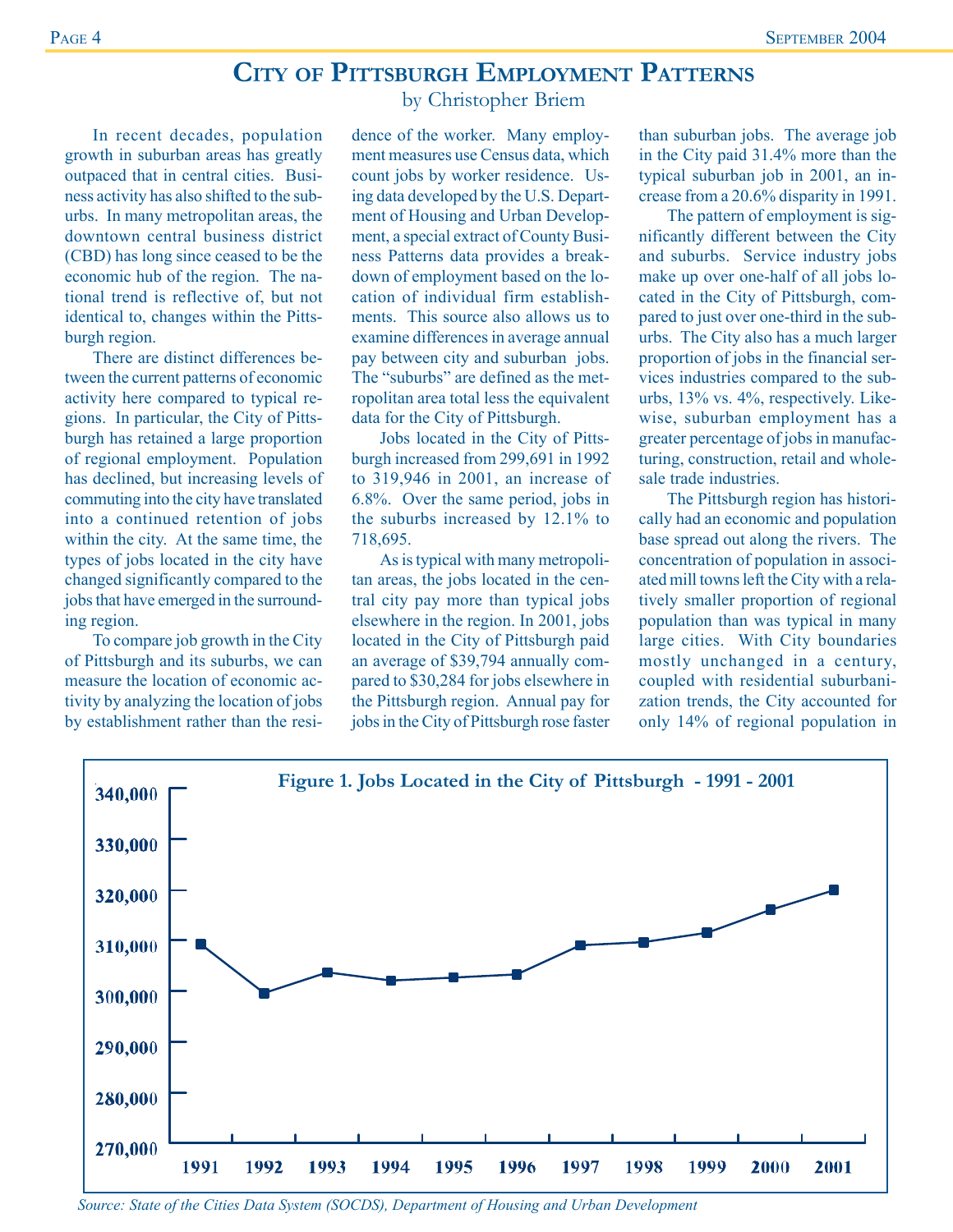2000. But unlike many other metro areas, it has retained a relatively high proportion of the region's jobs. Though suburban employment growth continues to outpace job growth in the City limits, jobs in the City have grown over the past decade and held nearly one-third of the region's total jobs in 2001.

Most City jobs are held by suburban commuters. Census 2000 data show that the total number of City of Pittsburgh residents actually employed in the City stood at just over 110,000. Roughly 200,000 workers, holding two-thirds of the City's jobs, commute into the City from elsewhere in the region.

Employment patterns in the City of Pittsburgh have influenced ongoing debate over the City budget crisis. The City currently collects an annual Occupational Privilege Tax (\$10) for each employee who works within the City limits, regardless of where they live. City residents also pay an earned income tax to both the City and School District. Various proposals, including the "Act 47" comprehensive report have recommended significant changes in both the tax rates and tax structure for the City.

| City vs. Suburban Jobs by Industry - 2001                      |         |                    |         |                    |  |
|----------------------------------------------------------------|---------|--------------------|---------|--------------------|--|
| Industry                                                       |         | City of Pittsburgh |         | <b>Suburbs</b>     |  |
| Agriculture                                                    | 1,851   | $(0.6\%)$          |         | $3,347$ $(0.5\%)$  |  |
| Mining                                                         | 494     | $(0.2\%)$          | ∗       |                    |  |
| Construction                                                   |         | $7,926$ $(2.5\%)$  |         | $53,404$ $(7.4\%)$ |  |
| Manufacturing                                                  |         | $21,520 (6.7\%)$   |         | 110,090 (15.3%)    |  |
| Transportation, public utilities                               |         | $16,997$ $(5.3\%)$ | ∗       |                    |  |
| Wholesale trade                                                |         | $16,719$ $(5.2\%)$ |         | 49,095 $(6.8\%)$   |  |
| Retail trade                                                   |         | 38,587 (12.1%)     |         | 166,556 (23.2%)    |  |
| Finance, insurance, real estate $41,647$ (13.0%)               |         |                    |         | $32,237$ $(4.5\%)$ |  |
| <b>Services</b>                                                |         | 173,975 (54.4%)    |         | 240,539 (33.5%)    |  |
| Other (includes suppressed data)                               |         |                    |         | 63,427 (8.8%)      |  |
| Total                                                          | 319,946 |                    | 718,695 |                    |  |
| * Certain data suppressed due to confidentiality restrictions. |         |                    |         |                    |  |

*Source: State of the Cities Data System, Dept of Housing and Urban Development*



*Source: State of the Cities Data System (SOCDS), Department of Housing and Urban Development*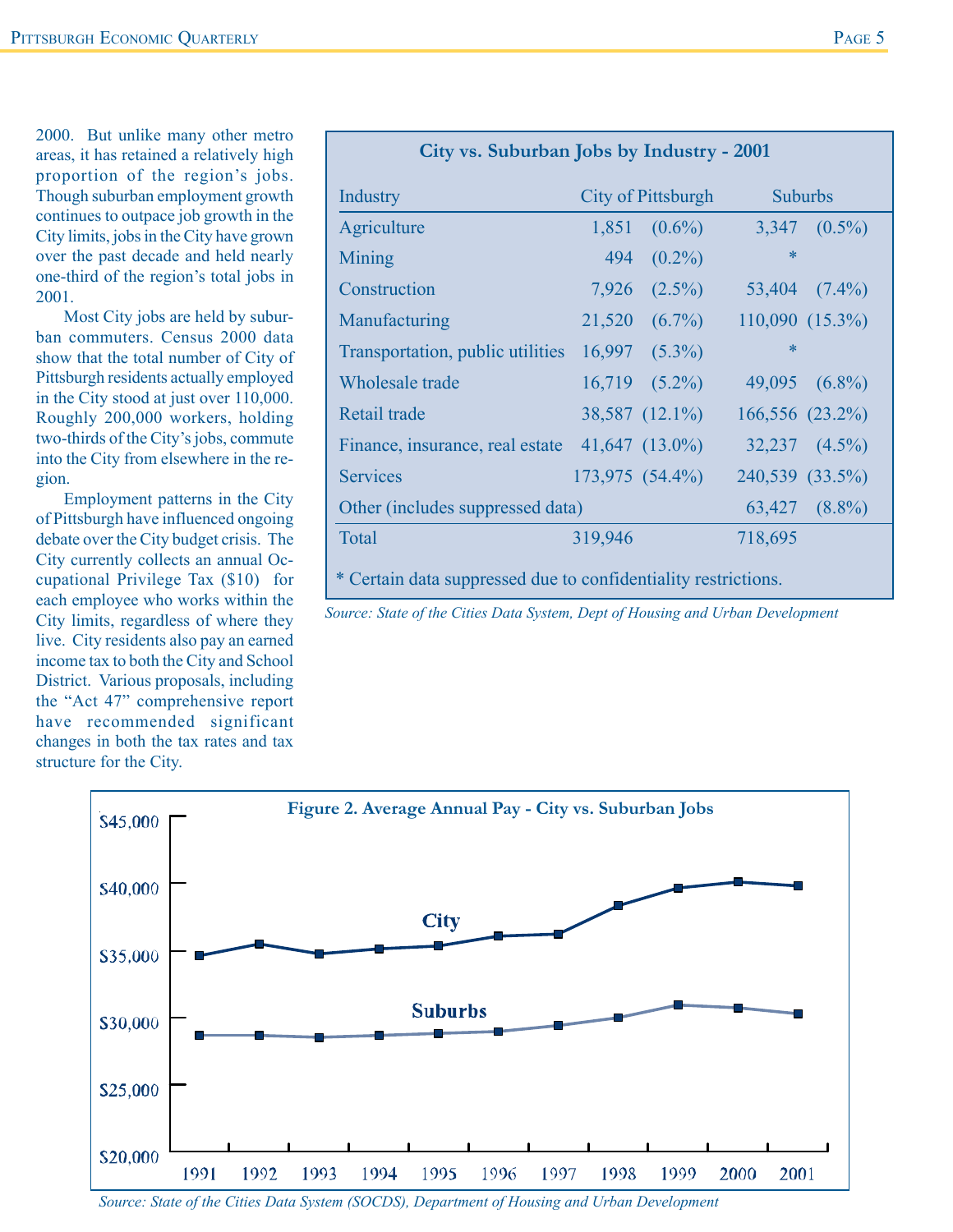# **Why Recent Hires Came to Pittsburgh (cont'd)**

#### *Continued from page 1*

Seventy-seven New Hires were located, comprised of a diverse group coming from all across the country, including the Sun Belt. The parameters of this small sample are quite similar in terms of age, sex, diversity, graduate vs. undergraduate degrees, and technological vs. non-technological fields to those found for subjects in the 2001 survey of over 2000 recent graduates of the University of Pittsburgh, Carnegie Mellon University, and Duquesne University (see Fall 2003 *Pittsburgh Economic Quarterly*). New Hires were employed in a broad range of occupations, were technologically savvy, and made extensive use of the Internet during their job searches.

Four factors persuaded these subjects to consider a job in Pittsburgh:

- 1. Young professionals at a pivotal point in life looking for the next step.
- 2. Transfer or relocation initiated or encouraged by their previous employer.
- 3. Dissatisfaction with their previous job or location.
- 4. Serendipity; an opportunity in Pittsburgh presented itself to someone not actively looking for

a job here.

A "process" model was developed to research how subjects explored career options and weighed opportunities in Pittsburgh. Personal connections proved to be crucial in the recruiting process, and many area employers were proactive in their efforts to recruit.

The major reason for taking the Pittsburgh job was the chance to gain experience in a particular field. Family ties in this area for one's "significant other" were often important considerations for New Hires, and a job for one's spouse or partner was the second most important reason given for taking a job in Pittsburgh. Many of these New Hires perceived significant economic opportunities in the Pittsburgh region, as compared with their previous location or position, but a few did take a pay cut to come here. As in the earlier study and a recent analysis of recent area graduates working for nonprofits, significant gender disparities in salaries were found.

As the table below shows, gaining experience and family/partner issues were more important for women; men stressed salary and work with a par-

|                                  | <b>All</b> | <b>Men</b> | <b>Women</b> |
|----------------------------------|------------|------------|--------------|
| Gain experience in this field    | 23.8%      | 11.5%      | 32.4%        |
| Partner/family issues            | 14.3%      | 11.5%      | $16.2\%$     |
| Work in field of study           | 12.7%      | 11.5%      | 13.5%        |
| Work with this company           | 9.5%       | $15.4\%$   | $5.4\%$      |
| Salary, benefits                 | 9.5%       | 15.4%      | $5.4\%$      |
| <b>Location in SW PA</b>         | 9.5%       | 11.5%      | 8.1%         |
| <b>Advancement opportunities</b> | 7.9%       | $7.7\%$    | 8.1%         |
| Unhappy with previous job        | $3.2\%$    | 3.8%       | $3.2\%$      |
| Transferred by company           | $3.2\%$    | $3.8\%$    | 2.7%         |
| <b>Other</b>                     | 6.4%       | 7.7%       | 5.4%         |

**Most Important Reason for Taking Job in Pittsburgh**

ticular employer.

Many of these New Hires had the "smoky city" image of Pittsburgh before coming here, but their current perceptions of the City were positive with respect to housing costs, amenities, family considerations, and opportunities for leisure activities. Nearly 60% plan to stay in Pittsburgh. However, *none* of the minorities in the group expect to be here three years from now, and they raised troubling questions about the lack of diversity in the City.

Major recommendations for attracting and retaining more New Hires include:

**For employers**: Pay competitive salaries, address gender disparities in salaries, provide on-site amenities and a family-friendly workplace, offer advancement opportunities, such as tuition benefits, and put adequate resources into recruiting and diversity efforts.

**For colleges and universities**: Keep tuition affordable and continue to recruit actively outside Western Pennsylvania

**For public, private, and nonprofit groups concerned with economic development:** Use the Internet to stress Pittsburgh's economic opportunities and attractions for young people, develop and advertise opportunities for trailing spouses/partners, and promote more local amenities attractive to younger people (both men and women). Downplay the emphasis on professional sports and on Pittsburgh as a low-wage region.

**For all of us:** Confront the on-going racial problems in Pittsburgh with respect to hiring, housing markets, police conduct, and cultural amenities for a diverse population. Provide more leadership opportunities and recognition for young professionals from minority backgrounds.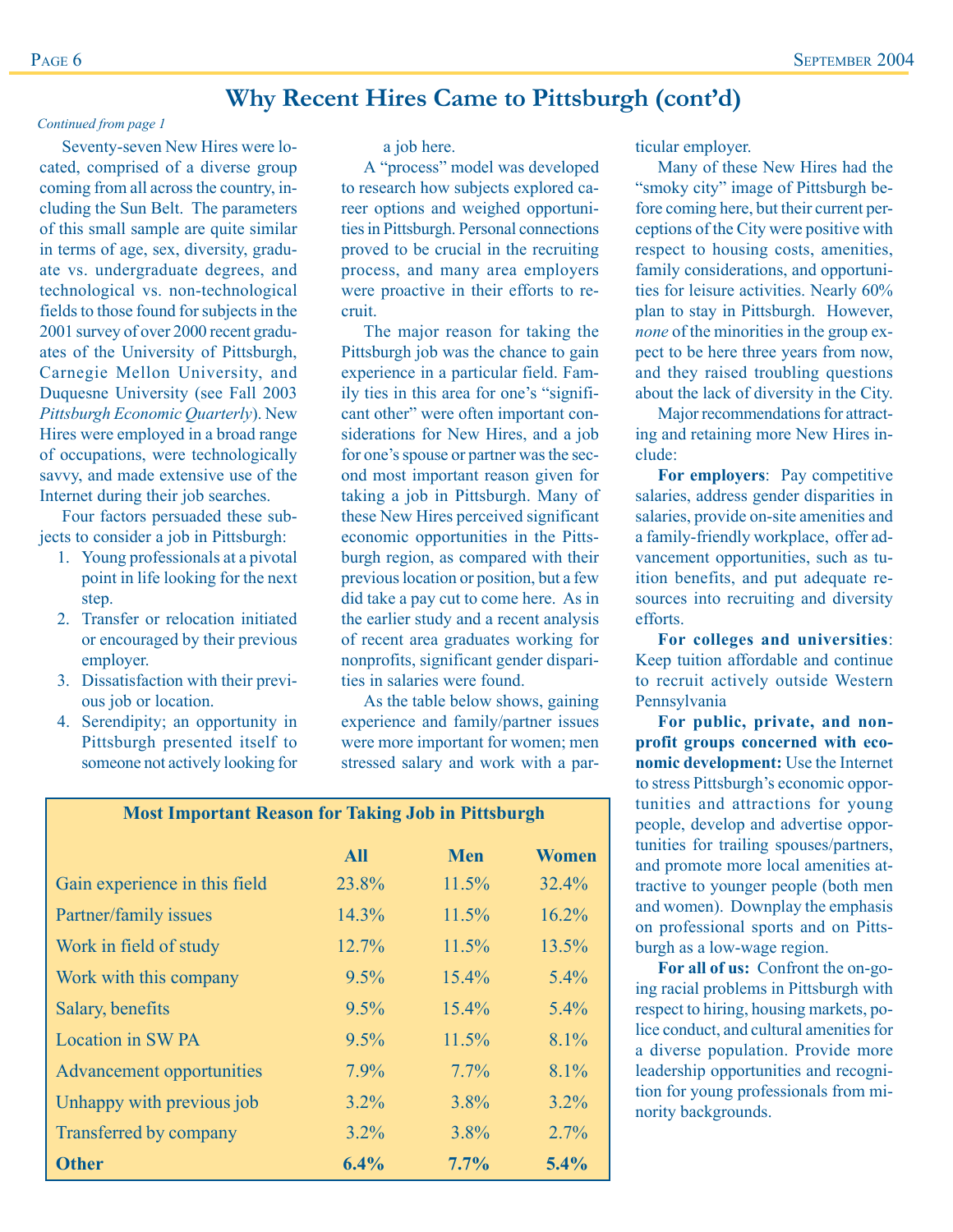# **Recent Migration Trends in Pittsburgh: July 1, 2002-July 1, 2003**

# **Metropolitan Regions With Largest Net Migration Flows from the Pittsburgh Region**

|     | <b>Metropolitan Region</b>                   | To Pittsburgh | From Pittsburgh | Net-Migrants |
|-----|----------------------------------------------|---------------|-----------------|--------------|
| 1)  | Tampa-St. Petersburg-Clearwater, FL          | 273           | 635             | $-362$       |
| 2)  | Phoenix-Mesa-Scottsdale, AZ                  | 271           | 631             | $-360$       |
| 3)  | Washington-Arlington-Alexandria, DC-VA-MD-WV | 1,008         | 1,364           | $-356$       |
| 4)  | Youngstown-Warren-Boardman, OH-PA            | 687           | 994             | $-307$       |
| 5)  | Philadelphia-Camden-Wilmington, PA-NJ-DE-MD  | 957           | 1,256           | $-299$       |
| 6)  | Columbus, OH                                 | 384           | 594             | $-210$       |
| 7)  | Orlando, FL                                  | 111           | 300             | $-189$       |
| 8)  | Cape Coral-Fort Myers, FL                    | 69            | 247             | $-178$       |
| 9)  | Miami-Fort Lauderdale-Miami Beach, FL        | 428           | 598             | $-170$       |
| 10) | Charlotte-Gastonia-Concord, NC-SC            | 170           | 335             | $-165$       |
| 11) | Raleigh-Cary, NC                             | 92            | 242             | $-150$       |
| 12) | Baltimore-Towson, MD                         | 350           | 487             | $-137$       |
| 13) | Sarasota-Bradenton-Venice, FL                | 78            | 200             | $-122$       |
| 14) | Atlanta-Sandy Springs-Marietta, GA           | 320           | 434             | $-114$       |
| 15) | Los Angeles-Long Beach-Santa Ana, CA         | 377           | 489             | $-112$       |
| 16) | Jacksonville, FL                             | 51            | 135             | $-84$        |
| 17) | Indianapolis, IN                             | 26            | 109             | $-83$        |
| 18) | Lakeland, FL                                 | 22            | 93              | $-71$        |
| 19) | Deltona-Daytona Beach-Ormond Beach, FL       | 55            | 120             | $-65$        |
| 20) | San Diego-Carlsbad-San Marcos, CA            | 184           | 249             | $-65$        |

## **Metropolitan Regions With Largest Number of In-Migration to the Pittsburgh Region**

|     | <b>Metropolitan Region</b>                         | To Pittsburgh |
|-----|----------------------------------------------------|---------------|
| 1)  | Washington-Arlington-Alexandria, DC-VA-MD-WV       | 1,008         |
| 2)  | New York-Northern New Jersey-Long Island, NY-NJ-PA | 973           |
| 3)  | Philadelphia-Camden-Wilmington, PA-NJ-DE-MD        | 957           |
| 4)  | Youngstown-Warren-Boardman, OH-PA                  | 687           |
| 5)  | Cleveland-Elyria-Mentor, OH                        | 574           |
| 6)  | Erie, PA                                           | 571           |
| 7)  | Chicago-Naperville-Joliet, IL-IN-WI                | 470           |
| 8)  | Miami-Fort Lauderdale-Miami Beach, FL              | 428           |
| 9)  | Columbus, OH                                       | 384           |
| 10) | Los Angeles-Long Beach-Santa Ana, CA               | 377           |
| 11) | Boston-Cambridge-Quincy, MA-NH                     | 363           |
| 12) | Johnstown, PA                                      | 352           |
| 13) | Baltimore-Towson, MD                               | 350           |
| 14) | Harrisburg-Carlisle, PA                            | 344           |
| 15) | Atlanta-Sandy Springs-Marietta, GA                 | 320           |
| 16) | Weirton-Steubenville, WV-OH                        | 305           |
| 17) | Tampa-St. Petersburg-Clearwater, FL                | 273           |
| 18) | Phoenix-Mesa-Scottsdale, AZ                        | 271           |
| 19) | San Francisco-Oakland-Fremont, CA                  | 249           |
| 20) | Dallas-Fort Worth-Arlington, TX                    | 227           |

Compiled from Internal Revenue (IRS) Service County to County Migration Data.

Both in-migration and out-migration imputed from the total number of exemptions claimed on IRS tax filings.